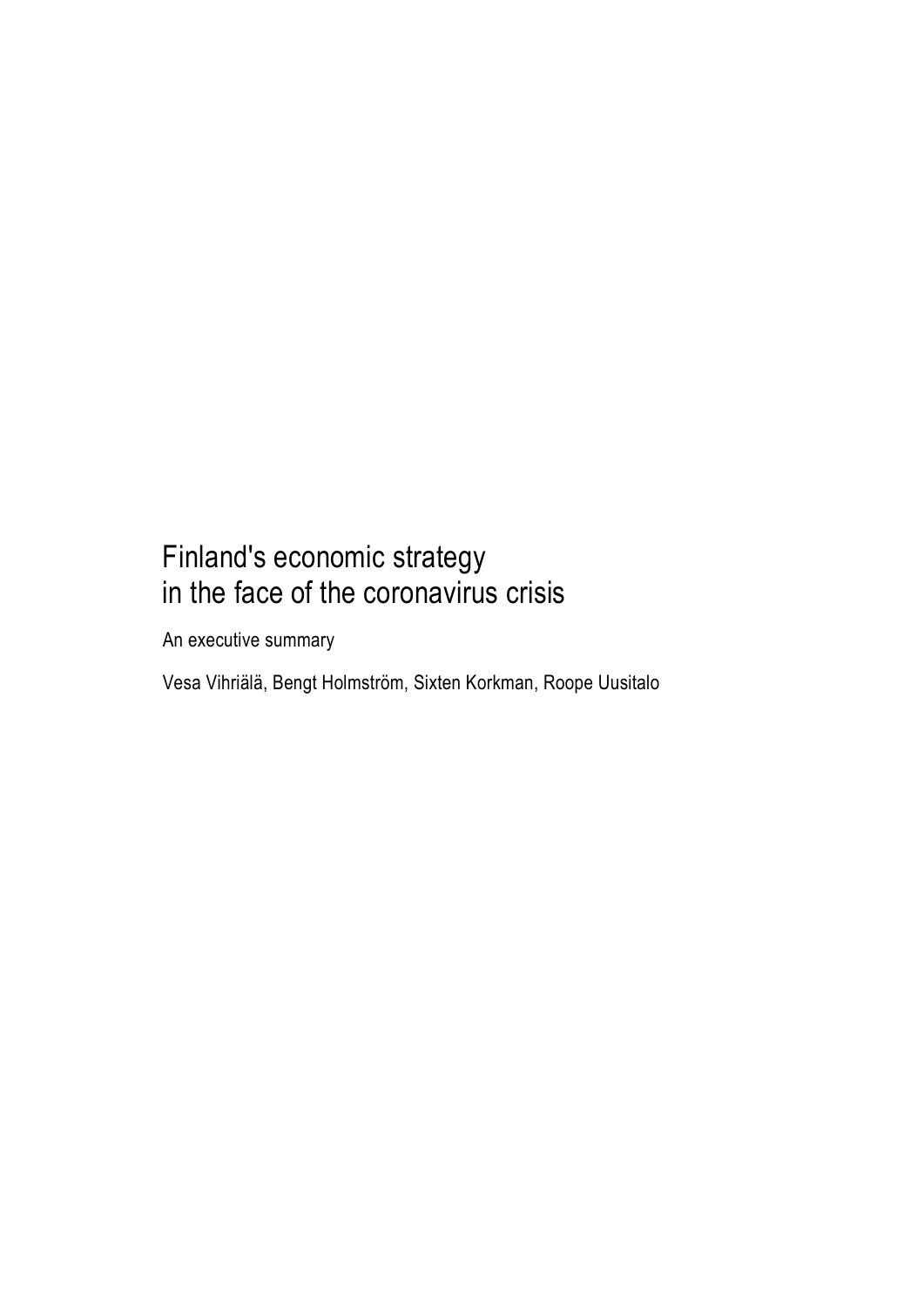# **Finland's economic strategy in the face of the coronavirus crisis**

### **An executive summary**

#### **An exceptional crisis**

The coronavirus pandemic has brought the global economy to a standstill in an exceptional way. Before the crisis, the global economy was expected to grow by about 3% this year, whereas the current estimate is that it will contract by at least the same amount. This is a very exceptional situation. At the time of the global financial crisis (2007-2009), for example, the world economy did not contract in any year during this period.

In principle, the fact that the crisis comes from outside the economy makes a quick recovery possible, as long as the coronavirus can be contained. However, this is no longer likely for two reasons. Firstly, the available information indicates that the risk of the serious illness caused by the virus cannot be eliminated in the next few months in a manner that would enable a rapid return to normal economic life.

Secondly, the shock caused by the coronavirus has set in motion processes that will affect the economic development of vulnerable countries, in particular, for a long time to come. Poor raw material producing countries will be hit by a price collapse and major problems caused by their inadequate healthcare systems. In Europe, heavily indebted states are not well placed to prevent the multiplier effects of the shock, and there is a genuine risk of such phenomena as the Eurozone crisis recurring.

#### **Restrictive measures and fear will slow down economic activity and cause many other challenges**

Various restrictions aimed at reducing interactions between people, such as the prohibition of large meetings, reduced travel, cancellation of cultural, sporting and other events, closure of schools, restaurants as well as shops, even curfews have had a major impact on economic activity. Mere recommendations often have the same effect as prohibitions. In addition, people use services less because they fear becoming infected, which reduces private consumption and thus exacerbates the crisis.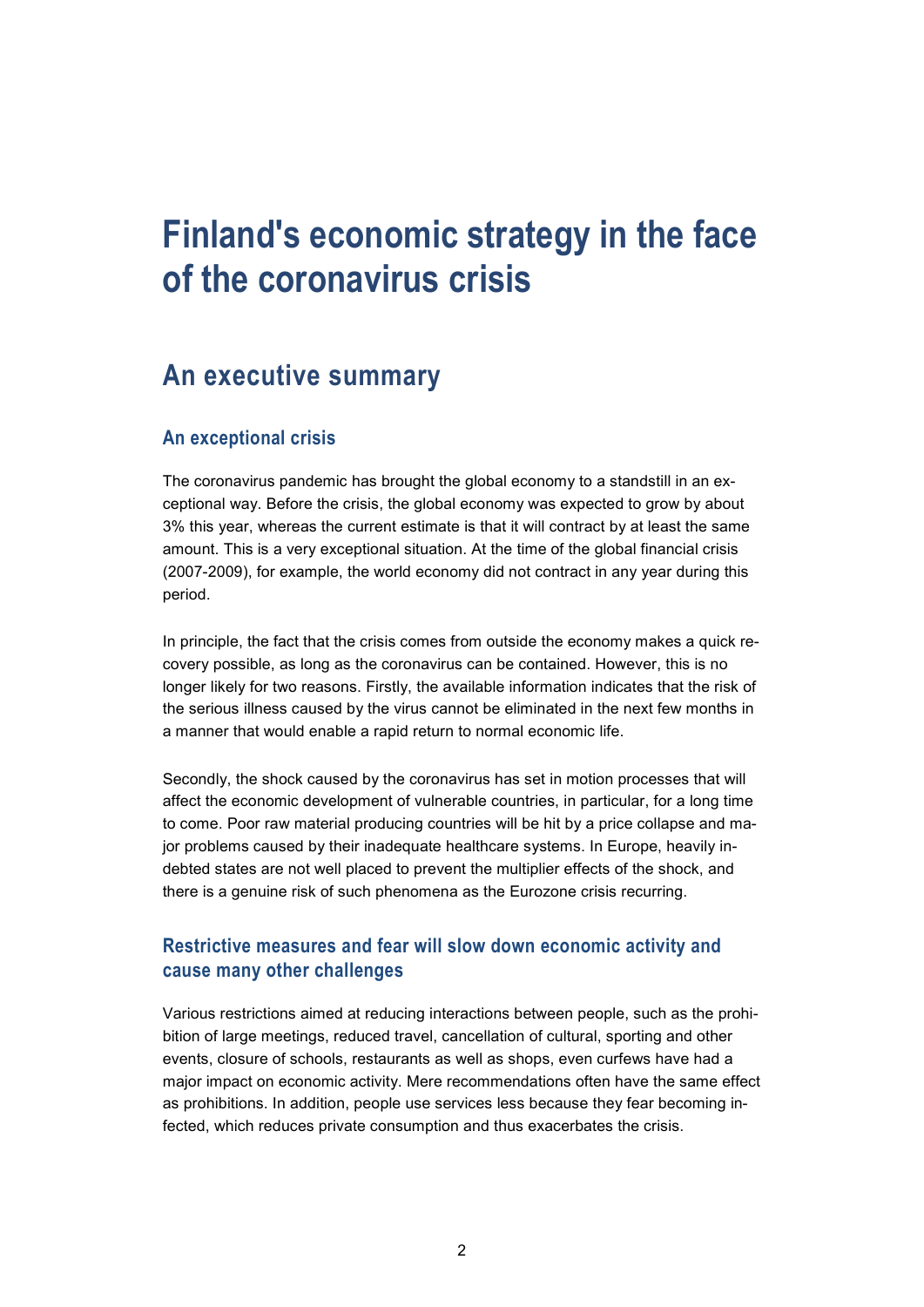The crisis has primarily weakened the service sector, leading to a record number of lay-offs and dismissals. Global supply chains have also been disrupted, which has hampered manufacturing to some extent. However, a decline in industrial activity is mainly to be expected later as the weakening demand takes effect.

In Finland, as elsewhere, the greatest losses in sales and jobs have been witnessed in the service industry, especially in the tourism and restaurant sectors. However, differences between companies are large. In all sectors, one can find companies whose turnover has grown despite the crisis, while other companies in the same sector have lost more than half of their sales.

In addition to lost production, income and jobs, the crisis has had many other harmful effects, most of which are directly due to the restrictions imposed by the authorities. Non-urgent illnesses go untreated, mental health, substance abuse and domestic violence problems increase, and older people suffer from loneliness and loss of functionality when left alone for long periods. Learning is hampered, as children have no access to early childhood education and care or school. Especially children who do not receive adequate support at home are at risk of serious harm. The long-term harm of school closures can be great.

#### **Companies and employees alike may not survive without government support**

The initial task of economic policy is to reduce the direct damage caused by the epidemic and the restrictions imposed to curb it. In many countries, this means securing the incomes of those who are out of work. In Finland and other countries with good safety nets, the unemployment security system provides a reasonable income for the unemployed.

Economic policy measures in Finland and comparable countries have thus focused on maintaining the operating conditions of the business sector. Without support from society, a significant proportion of previously profitable companies can be expected to go out of business, with loss of the 'organisational capital' associated with them. Companies which manage to stay in business but which lose a great deal of capital and are forced to let some of their employees go will also be less able to respond to improved demand and invest later.

Central banks have taken major steps to provide liquidity, while governments have created or expanded special funding arrangements. In Finland, liquidity support has mainly been channelled through the Bank of Finland and Finnvera. Companies have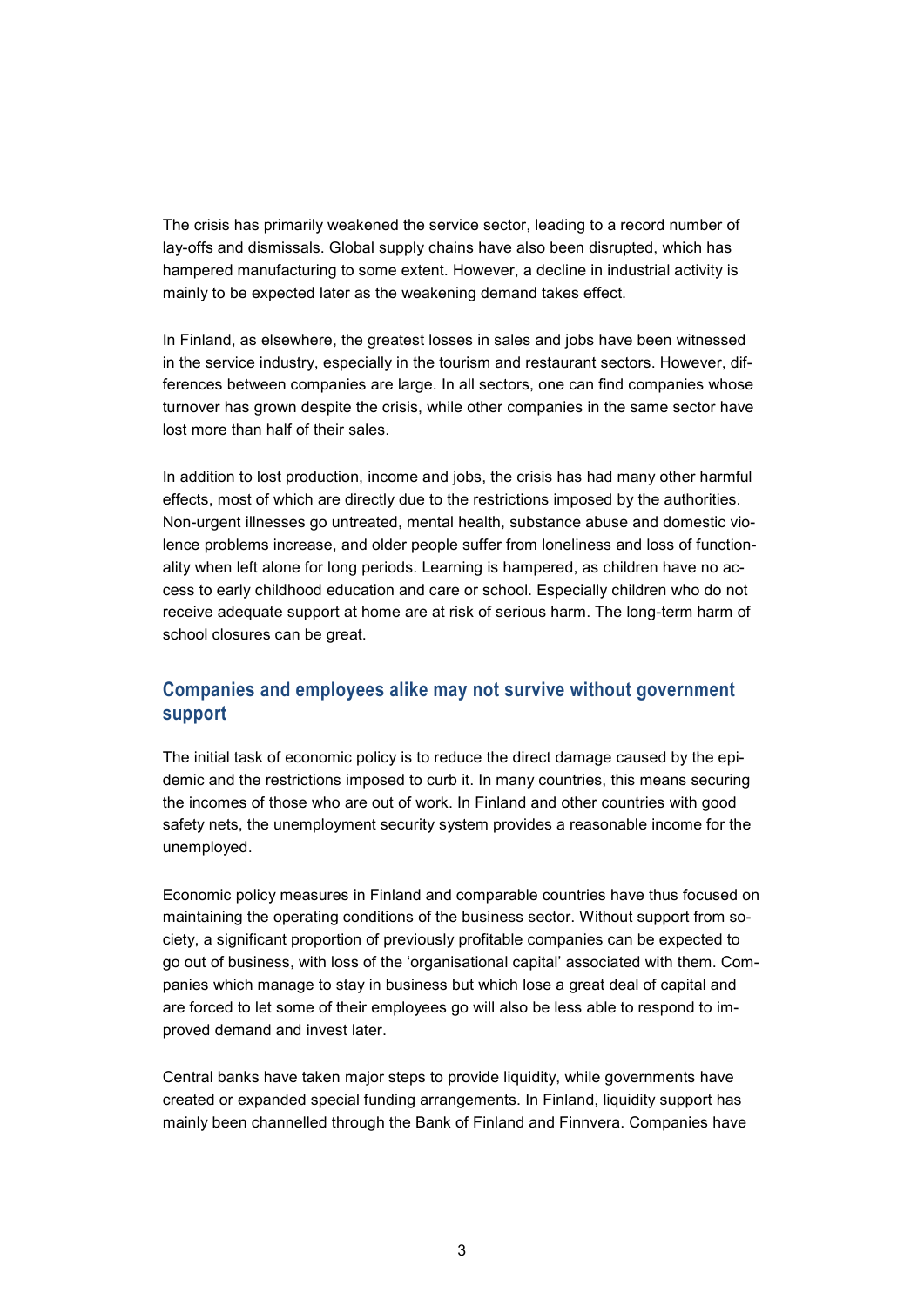also been granted extended time to make Social security payments and pay value added taxes.

Direct support has so far mainly been granted through Business Finland, the ELY Centres and the municipalities. In addition, Finnish Industry Investment has launched a capital investment programme, while the central government has announced its intention to recapitalise Finnair as its main shareholder. A decision has also been made on a specially designed support programme for restaurants.

While the government measures undertaken so far have been useful, we do not find them adequate. A system with wider coverage that can rapidly support the profitability of companies in all sectors is needed. The objective of this support is to prevent bankruptcies by allocating temporary direct aid to companies, which have suffered the most during the coronavirus epidemic.

In this proposal, the aid would be targeted at small and medium-sized enterprises to cover fixed costs, which companies struggle with during the downturn. The aid is also partly based on companies' wage costs to support employment during the crisis. A proposal to this effect is discussed in more detail in Chapter 3 and Annex 10.

#### **The need to relax restrictions and the difficulty of choosing a wise strategy**

In order to control the pandemic, it has been necessary to introduce strict restrictions on citizens' freedoms. These restrictions have been successful in halting the spread of the epidemic. In the meantime, the restrictions hamper significantly people's daily lives and business activities. This is why an effort should be made to lift the restrictions as quickly as possible.

In the effort to control the pandemic, countries have a choice between two main strategies. One of them is based on so-called herd immunity. If preventing the spread of the virus among the population at large is not possible, the best strategy is simply to slow down the epidemic just enough to ensure that the capacity of the health system is not exceeded. This was the initial strategy of the United Kingdom, for example. At the moment, it is followed by few countries besides Sweden.

In the second approach, strict restrictions are used to reduce the speed of transmission (reproduction number R0) so much (R0 << 1) that the epidemic is suppressed and the restrictions can be dropped. However, maintaining strict restrictions in an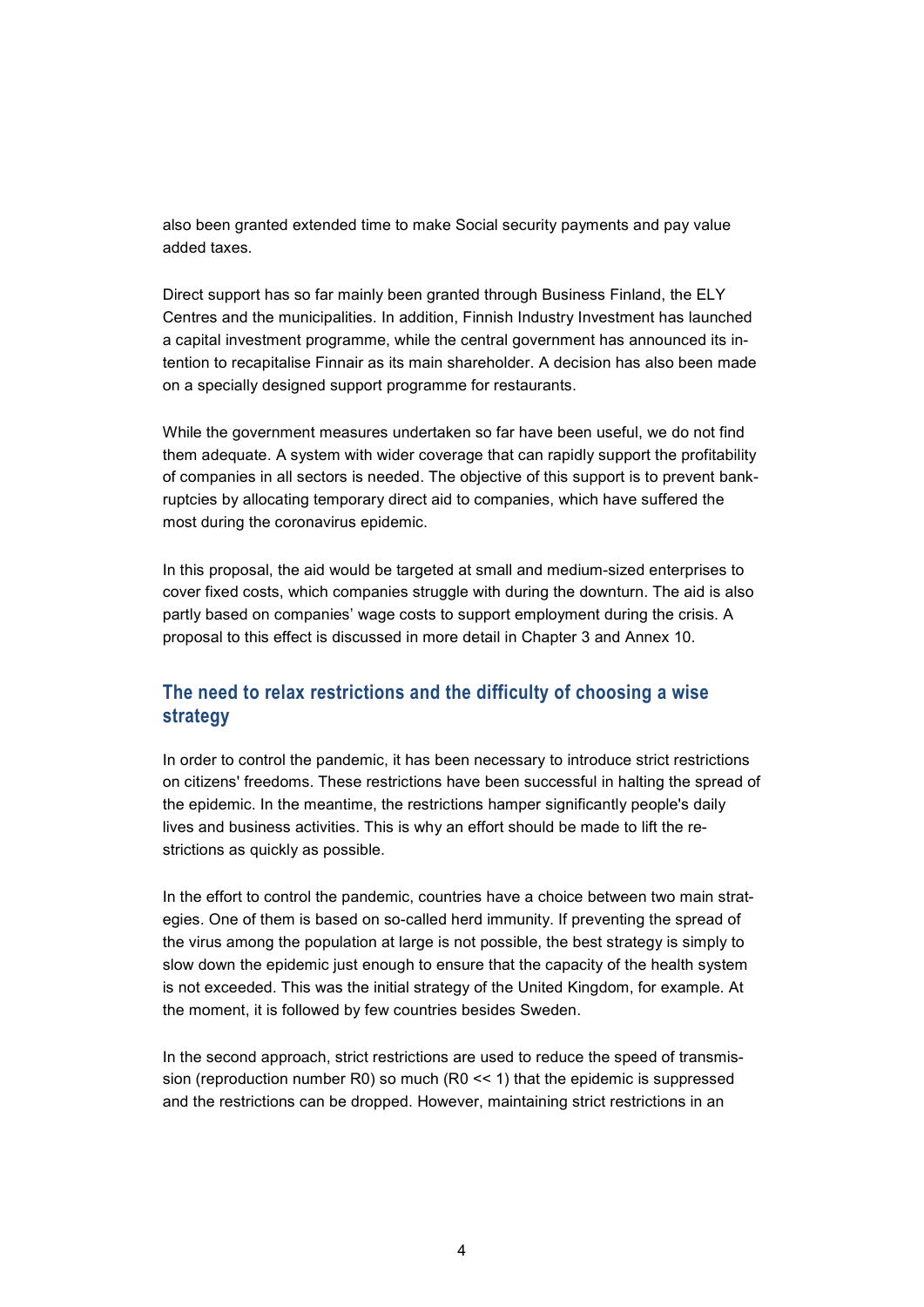open society for a longer time is unrealistic. Unless the virus can be suppressed globally, the preconditions for its complete suppression in Finland would include permanent restrictions on entry.

The strategy selected by the Finnish Government is based on restrictions that prevent an exponential spread of the epidemic (R0≈1). However, the restrictions create significant obstacles to the economy and people's daily lives. This is why it makes sense to try to replace the strictest restrictions with less damaging protection measures and adopt a strategy based on testing, tracing, isolation and treatment.

We find that the last strategy, named the hybrid strategy, is justified in the Finnish circumstances. The strategy should be further complemented with effective protection measures enabling a safe return to work and normal life as well as by increasing the testing and tracing capacity further. The option chosen by Finland can be expected to lead to a significantly lower mortality rate than the Swedish strategy, provided that effective treatments and/or a vaccine become available before the Swedish strategy produces sufficient herd immunity.

When lifting individual restrictions, both the health risks associated with their removal and the economic and other benefits gained from dropping them must be assessed. We are forced to make such assessments based on very incomplete information. There is little actual research evidence either on the effects of the restrictions on the spread of the epidemic or their economic significance.

This crisis will continue for an extended period. Even in the most optimistic scenario, vaccine development will take at least one year. Current scenarios indicate that the time available will not allow us to develop the required immunity, and some degree of restrictions and protection measures will have to be kept in place for quite some time.

#### **The Finnish economy will be hit hard**

The coronavirus shock will cause a severe recession in Finland, though there is great uncertainty about its depth and duration. Keeping some restrictive measures in force will be necessary for a relatively long time in Finland and elsewhere. The uncertainty related to the epidemic and its impact on economic development will not disappear quickly. No policy measures, however extensive, will be able to prevent the multiplier effects caused by the shock completely.

In terms of the Finnish economy, the direction taken by the economic developments in the Eurozone will be crucial. In light of the information currently available, economic growth will remain weak in many countries for an extended period.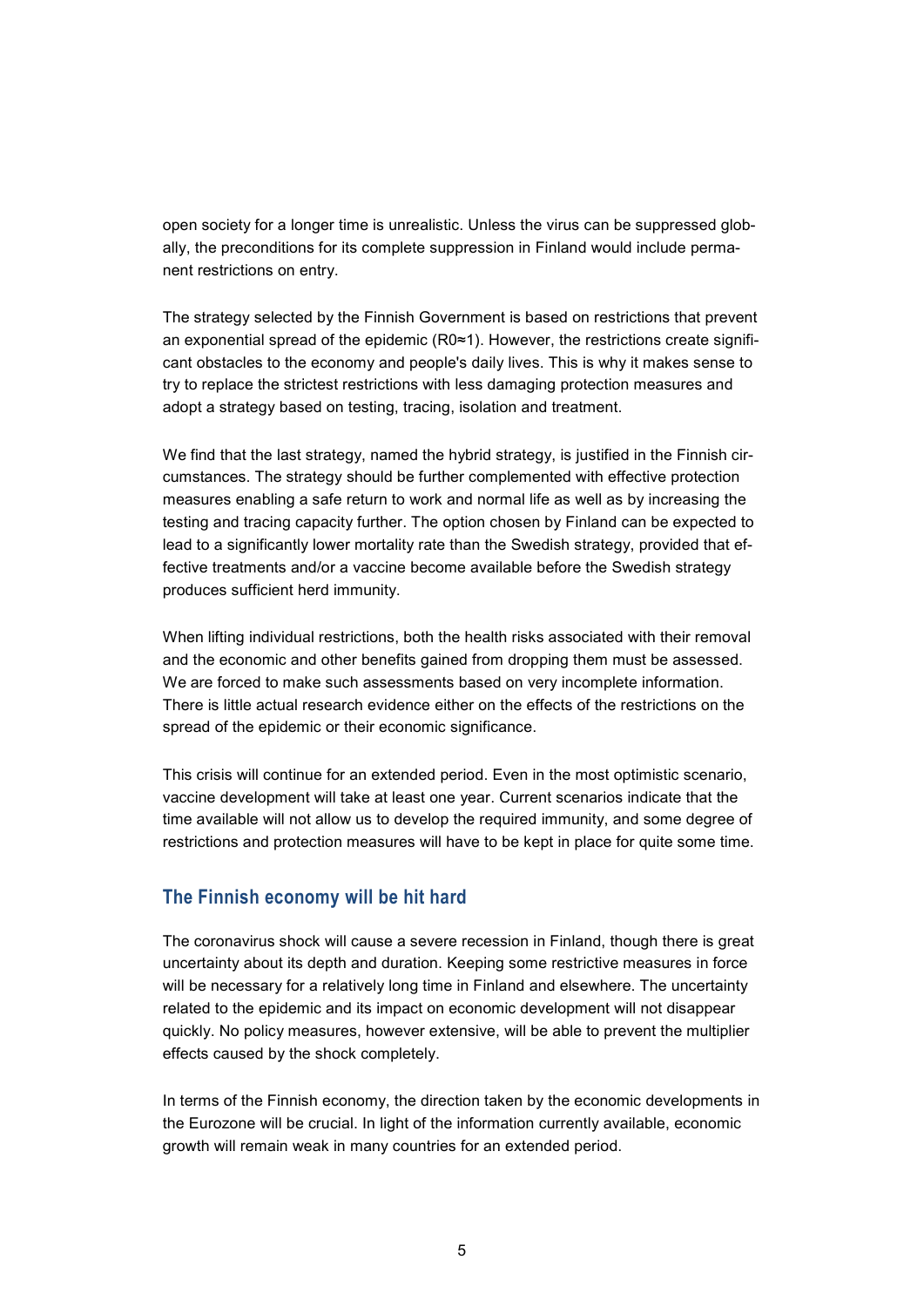Whereas we do not expect Europe to end up in a situation similar to the Eurozone crisis, the risk is nevertheless there.

While the details are as yet unknown, the coronavirus crisis will bring about changes in consumption and production structures. The tourist industry, especially cruise lines, will be weak. On the other hand, the crisis will boost digital services. The demand for technological solutions important in terms of climate policy may also increase significantly.

We estimate that production and employment will drop off the previous growth track for a longer period of time. The duration and severity of this downturn remains uncertain. The drawn-out recession, which began in 2008, shows that production and employment can depart from trend for years. We cannot trust the employment and productivity rates to return to their earlier trend in the foreseeable future. To avoid development leading to another 'lost decade' of this type, we need policy that will significantly strengthen economic growth.

#### **Public finances headingtowards an unsustainable level of debt**

The economic outlook described above means that general government finances will weaken significantly, not only in the current year but for a long time ahead. Public debt will grow rapidly and, even in the best-case scenario, we expect it to reach 90% of GDP by the end of the decade unless corrective action is taken. Without policy measures, however, a debt-to-GDP ratio in excess of 100% is perfectly possible.

As such, a debt-to-GDP ratio of up to 90% is not an unsurmountable problem if interest rates can be expected to remain low. This assumption is strongly justified, given the economic outlook of the Eurozone as a whole. Despite the low interest rates over the next few years, however, a 90% debt rate will leave Finland more vulnerable to new shocks; at this rate, contracting additional debt may not be easy in the future, and debt management may turn out to be costly.

However, an even more serious problem is that without policy measures, no end to the growth of debt will be in sight even by the 2030s. This means not only increased vulnerability but also further growth in Finland's long-term sustainability gap in public finances, which already is large.

For these reasons, it is clear to us that the debt surge on the horizon is unacceptable. The minimum requirement is that the debt-to-GDP ratio can be stabilised during the current decade.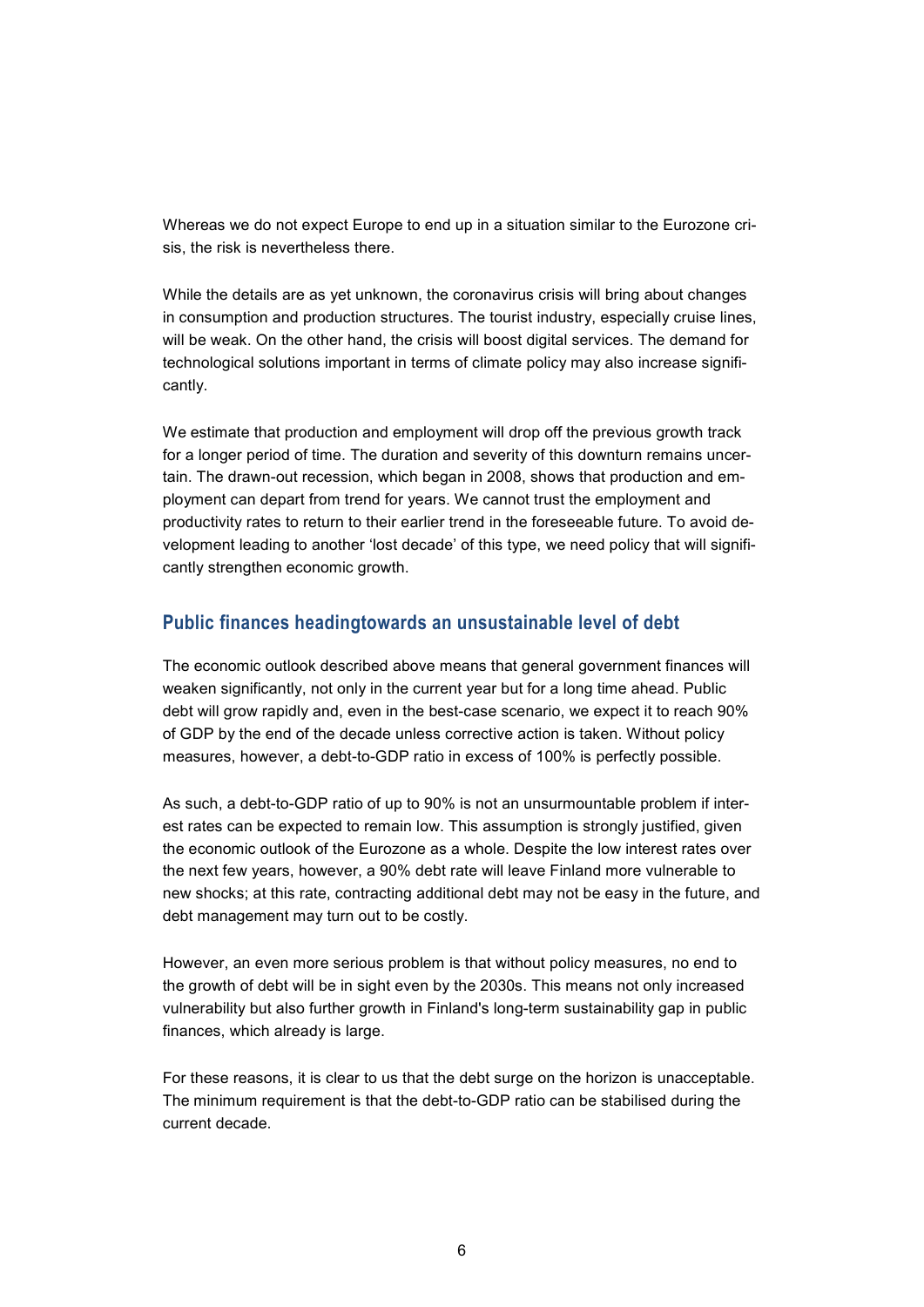#### **Three elements of economic strategy**

The economic policy in the face of the coronavirus crisis can be divided into three phases: (1) damage limitation while the epidemic is brought under control, especially by supporting companies, (2) fiscal policy that will support demand after the restrictions have been lifted, and (3) repairing the economic damage and stabilising public finances once the economy has returned to a growth track.

The hardest one of these will be the third phase, as it will require 'sharing scarcity' by cutting expenditure and increasing taxes as well as making structural reforms, some of which will be unpopular. The scale of this strategy is demanding but not overwhelming, and the experience of the crisis may help to reach consensus on carrying out the necessary measures.

#### **The need for new types of business support**

There are solid grounds for supporting business sector liquidity and profitability at the current stage of the crisis. In the long run, however, business activity cannot be based on continuing the current support measures. In addition to being impossible in terms of public finances, it would seriously distort economic activity.

If the crisis recedes in the next few months, fixed-term support measures can be dropped by the autumn, at least for the most part, without the need for new measures. As part of the future fiscal adjustment, it would be preferable to find ways of reducing business aid.

If the crisis is prolonged, on the other hand, a more thorough review of the support strategy will be required. In this situation, the original plan of maintaining the operating capacity of as many companies as possible during the acute crisis, will founder.

Even in this situation, however, it will be important to ensure the survival of the most valuable parts of the business sector, such as high-tech export companies with a great deal of organisational capital. With some exceptions, the direct aid instruments currently in place are unsuitable for this. A new strategy and instruments selected in line with it will be needed.

The key question will be selecting the companies which would be rescued with society's support, if the crisis is prolonged. At the same time, other forms of support should be considered. These could offer the government a share of the future revenue of the rescued companies or induce the companies to repay the investments in other ways. We propose that a new expert group be appointed to consider both the continuation of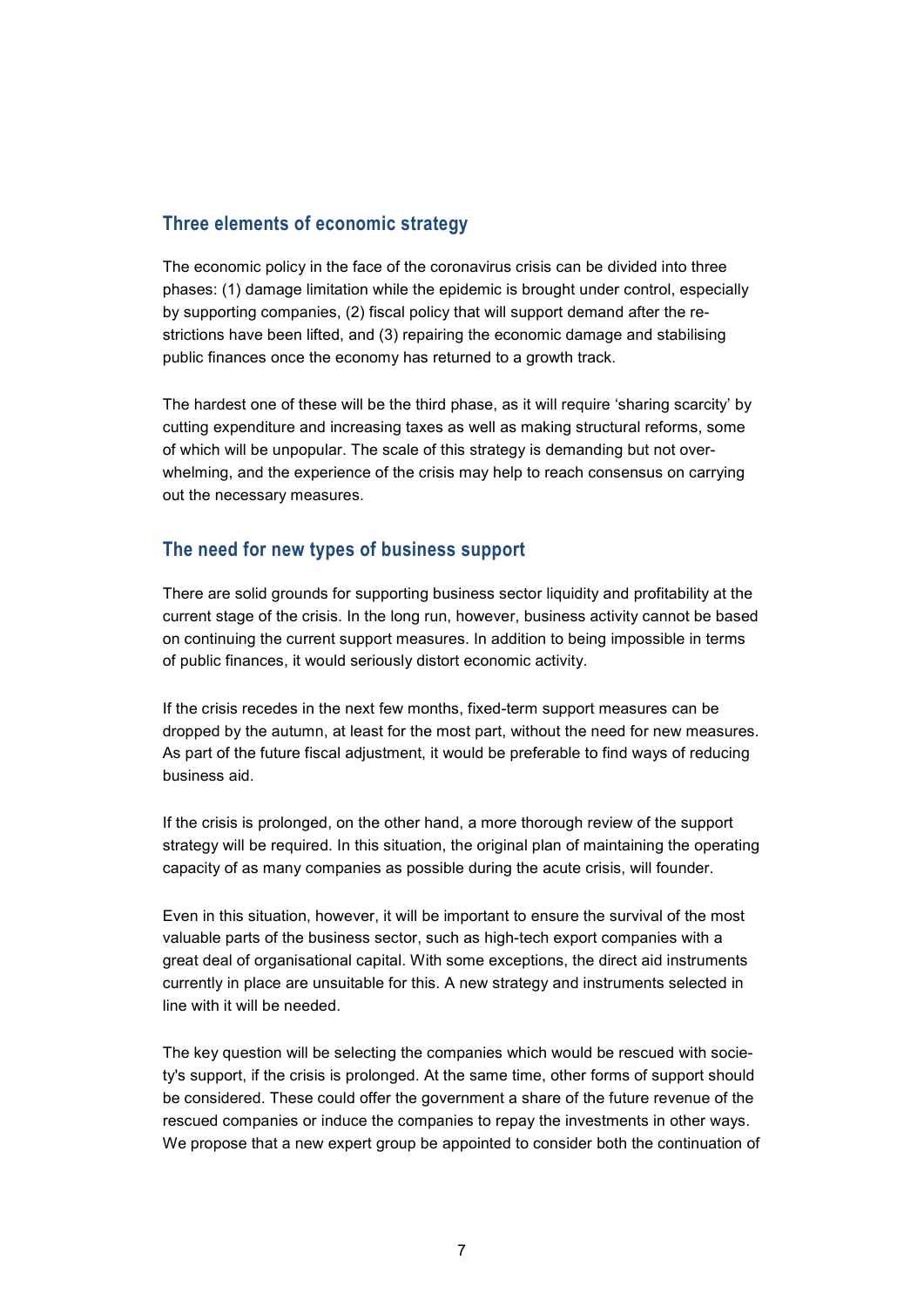the current aids and, in particular, the needs to develop the financial support strategy for companies.

#### **Stimuli are needed to support a reboot of the economy**

Lifting restrictions will not automatically trigger an increase in economic activity. In the likely case of weak domestic demand and poor export prospects, fiscal stimulus measures will be needed to ensure that domestic demand will grow, thus supporting business activity. The first requirement to be set for fiscal policy is that the so-called automatic stabilisers will be allowed to operate after the acute epidemic stage. As the crisis eases, there will also be a need to complement the action of automatic stabilisers with policy underpinned by decisions.

It currently appears that the budget for 2021 should have a strong focus on recovery. Some fiscal measures may already be considered in late summer if sufficient progress in lifting the restrictions has been achieved. In any case, central government support to the municipalities will be already needed this year due to both a reduction in the municipalities' tax revenue and the pressures on their services.

It is vital that the economic policy aims to strengthen economic performance. This is not an argument in favour of general tax cuts or an increase in income transfers and benefits. Instead, efforts must be made to invest in increasing the economy's production capacity and encouraging growth orientation.

Obvious targets include investments in infrastructure, which will boost the economy by increasing demand in the short term and strengthening economic performance and productivity in the long term. They may comprise road or rail projects or, for example, increasing housing construction to alleviate housing shortages in growth centres. Investments in promoting environmental and climate policy and increasing energy efficiency are also worth considering. It is essential that the selected 'green recovery' measures are effective and can be launched in a way that supports economic activity reasonably quickly.

Bringing forward investments in measures regarded as necessary in any case, or strengthening competence levels, research, and promoting innovation, will also be justified. However, such solutions must be compatible with a tight rein on spending limits over the longer term.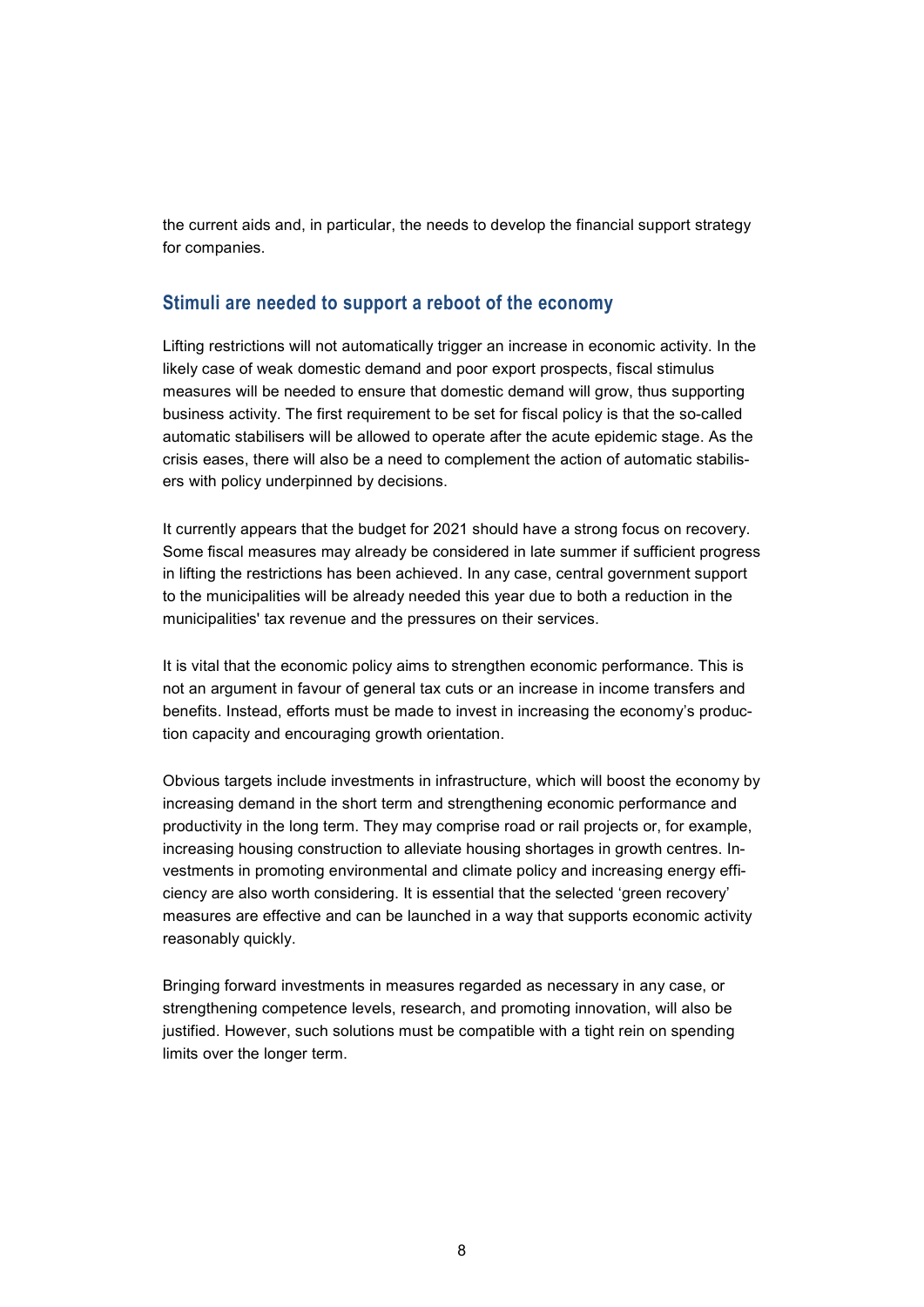#### **A major adjustment package required for fiscal consolidation**

The crisis will divest Finland of resources and weaken our public finance significantly in the medium term. The fiscal sustainability gap, the main driver of which is the ageing of the population, continues to grow. This is why a more forceful fiscal adjustment to the potential production capacity of the economy will be needed than what was expected before the crisis. In practice, this adjustment will mean cutting expenditure and/or increasing taxation.

The extent of the adjustment required is uncertain. With no changes in economic structures, however, it is justified to set its minimum range from 3% to 4% of GDP. This would probably be sufficient to stabilise the debt-to-GDP ratio at less than 90% in the 2020s and possibly even bring about a slight decrease in indebtedness. While this adjustment would reduce the long-term sustainability gap by a similar amount, it would not be enough to eliminate it. Even after adjustments of this level, public finances would be clearly more vulnerable to future shocks than before.

The need for adjustment will be reduced if the potential production capacity of the economy can be improved by means of structural policy, in other words if the employment rate increases and the labour productivity goes up. From the public finance perspective, the employment rate and efficiency of publicly funded service provision will be particularly important. This type of structural policy will be needed in any case to avoid the prospect of weak economic growth over the longer term.

The challenge of such policy is that its impacts will materialise slowly at best. This also entails the problem that unrealistic structural policy plans can be used as an excuse to avoid unpopular cuts in expenditure or tax increases. For these reasons, it is important that measures aimed at improving the potential production capacity of the economy, including public sector efficiency, will be clearly defined and implemented at a brisk pace.

The requisite set of policies means preparing a large adjustment package. Decisions on expenditure and taxation or structural policy are never easy.

#### **Plans must be mainly based on what we know now**

The crisis has not changed the means available for increasing the employment rate or productivity. The uncertainty about their effects also persists. Additionally, there has been no change in our understanding of how spending cuts and tax increases affect different groups of people.